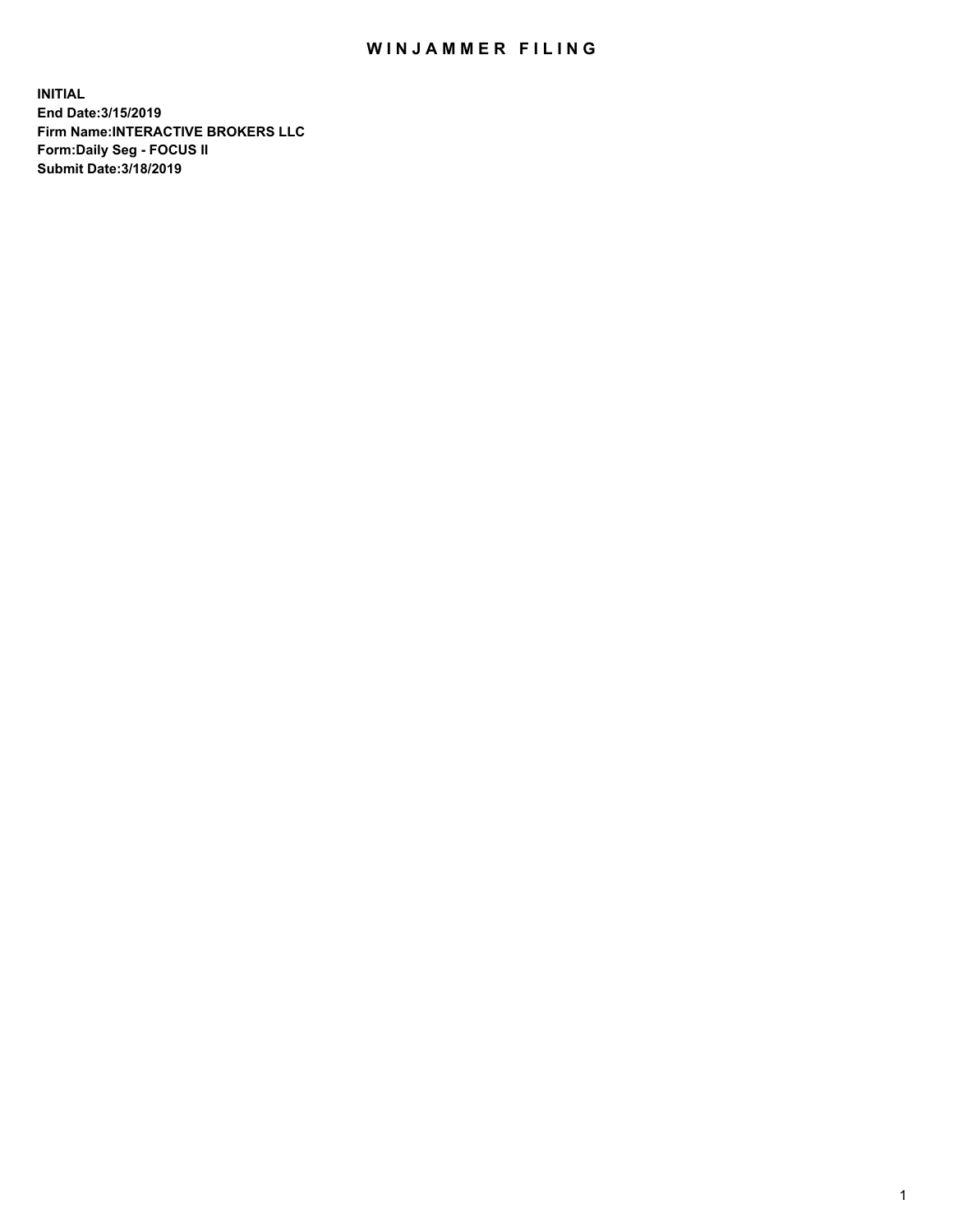**INITIAL End Date:3/15/2019 Firm Name:INTERACTIVE BROKERS LLC Form:Daily Seg - FOCUS II Submit Date:3/18/2019 Daily Segregation - Cover Page**

| Name of Company                                                                                                                                                                                                                                                                                                                | <b>INTERACTIVE BROKERS LLC</b>                                                                  |
|--------------------------------------------------------------------------------------------------------------------------------------------------------------------------------------------------------------------------------------------------------------------------------------------------------------------------------|-------------------------------------------------------------------------------------------------|
| <b>Contact Name</b>                                                                                                                                                                                                                                                                                                            | James Menicucci                                                                                 |
| <b>Contact Phone Number</b>                                                                                                                                                                                                                                                                                                    | 203-618-8085                                                                                    |
| <b>Contact Email Address</b>                                                                                                                                                                                                                                                                                                   | jmenicucci@interactivebrokers.c<br>om                                                           |
| FCM's Customer Segregated Funds Residual Interest Target (choose one):<br>a. Minimum dollar amount: ; or<br>b. Minimum percentage of customer segregated funds required:% ; or<br>c. Dollar amount range between: and; or<br>d. Percentage range of customer segregated funds required between:% and%.                         | $\overline{\mathbf{0}}$<br>$\overline{\mathbf{0}}$<br>155,000,000 245,000,000<br>0 <sub>0</sub> |
| FCM's Customer Secured Amount Funds Residual Interest Target (choose one):<br>a. Minimum dollar amount: ; or<br>b. Minimum percentage of customer secured funds required:% ; or<br>c. Dollar amount range between: and; or<br>d. Percentage range of customer secured funds required between:% and%.                           | $\overline{\mathbf{0}}$<br>0<br>80,000,000 120,000,000<br>0 <sub>0</sub>                        |
| FCM's Cleared Swaps Customer Collateral Residual Interest Target (choose one):<br>a. Minimum dollar amount: ; or<br>b. Minimum percentage of cleared swaps customer collateral required:% ; or<br>c. Dollar amount range between: and; or<br>d. Percentage range of cleared swaps customer collateral required between:% and%. | $\overline{\mathbf{0}}$<br><u>0</u><br>$\underline{0}$ $\underline{0}$<br>00                    |

Attach supporting documents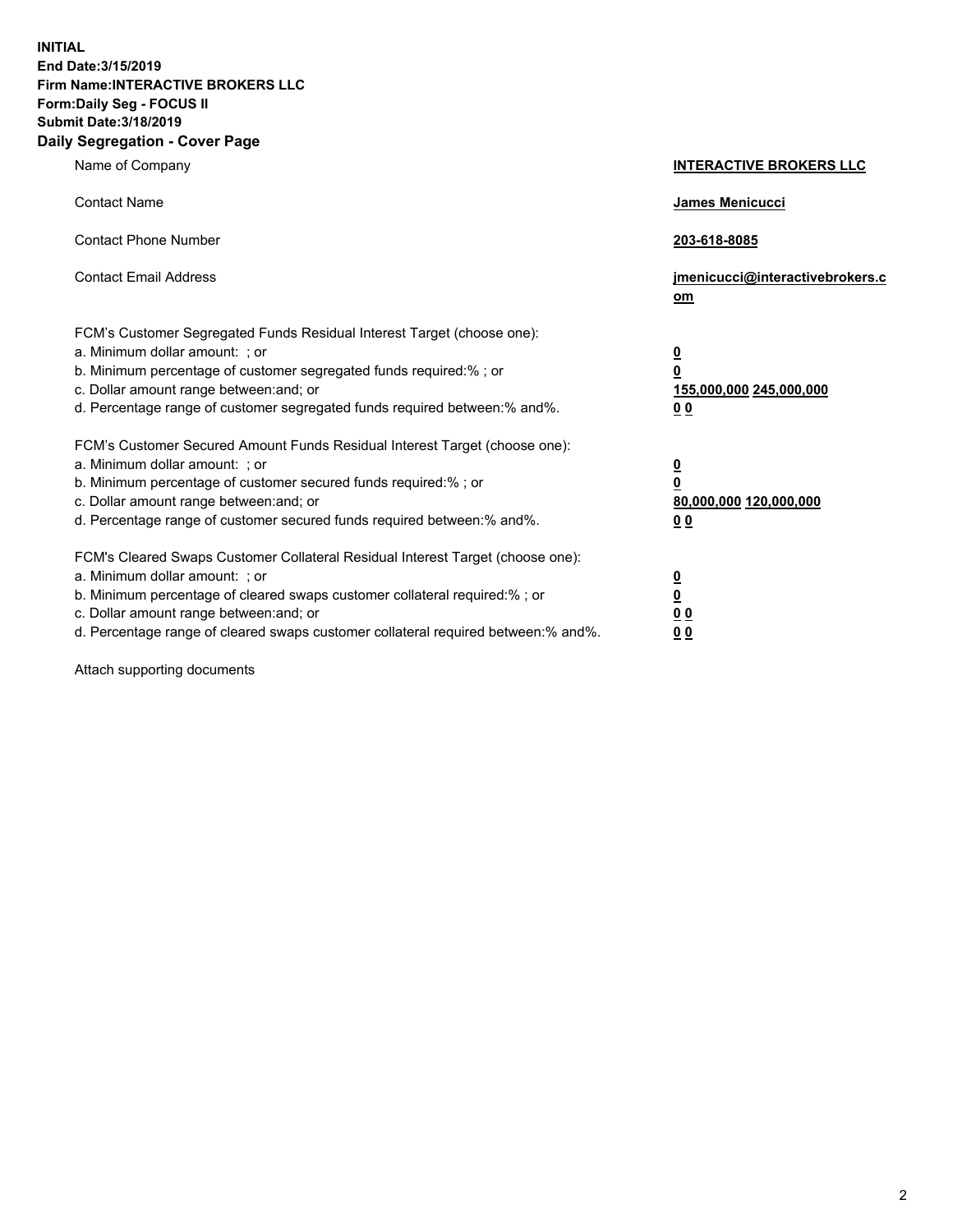## **INITIAL End Date:3/15/2019 Firm Name:INTERACTIVE BROKERS LLC Form:Daily Seg - FOCUS II Submit Date:3/18/2019 Daily Segregation - Secured Amounts**

|     | Daily Segregation - Secured Alliounts                                                                      |                                                 |
|-----|------------------------------------------------------------------------------------------------------------|-------------------------------------------------|
|     | Foreign Futures and Foreign Options Secured Amounts                                                        |                                                 |
|     | Amount required to be set aside pursuant to law, rule or regulation of a foreign                           | $0$ [7305]                                      |
|     | government or a rule of a self-regulatory organization authorized thereunder                               |                                                 |
| 1.  | Net ledger balance - Foreign Futures and Foreign Option Trading - All Customers                            |                                                 |
|     | A. Cash                                                                                                    | 456,011,712 [7315]                              |
|     | B. Securities (at market)                                                                                  | 0 [7317]                                        |
| 2.  | Net unrealized profit (loss) in open futures contracts traded on a foreign board of trade                  | $-2,482,648$ [7325]                             |
| 3.  | Exchange traded options                                                                                    |                                                 |
|     | a. Market value of open option contracts purchased on a foreign board of trade                             | 106,713 [7335]                                  |
|     | b. Market value of open contracts granted (sold) on a foreign board of trade                               | $-16,605$ [7337]                                |
| 4.  | Net equity (deficit) (add lines 1. 2. and 3.)                                                              | 453,619,172 [7345]                              |
| 5.  | Account liquidating to a deficit and account with a debit balances - gross amount                          | 6,478 [7351]                                    |
|     | Less: amount offset by customer owned securities                                                           | 0 [7352] 6,478 [7354]                           |
| 6.  | Amount required to be set aside as the secured amount - Net Liquidating Equity                             | 453,625,650 [7355]                              |
|     | Method (add lines 4 and 5)                                                                                 |                                                 |
| 7.  | Greater of amount required to be set aside pursuant to foreign jurisdiction (above) or line<br>6.          | 453,625,650 [7360]                              |
|     | FUNDS DEPOSITED IN SEPARATE REGULATION 30.7 ACCOUNTS                                                       |                                                 |
| 1.  | Cash in banks                                                                                              |                                                 |
|     | A. Banks located in the United States                                                                      | 64,917,728 [7500]                               |
|     | B. Other banks qualified under Regulation 30.7                                                             | 0 [7520] 64,917,728 [7530]                      |
| 2.  | Securities                                                                                                 |                                                 |
|     | A. In safekeeping with banks located in the United States                                                  | 411,962,180 [7540]                              |
|     | B. In safekeeping with other banks qualified under Regulation 30.7                                         | 0 [7560] 411,962,180 [7570]                     |
| 3.  | Equities with registered futures commission merchants                                                      |                                                 |
|     | A. Cash                                                                                                    | $0$ [7580]                                      |
|     | <b>B.</b> Securities                                                                                       | $0$ [7590]                                      |
|     | C. Unrealized gain (loss) on open futures contracts                                                        | $0$ [7600]                                      |
|     | D. Value of long option contracts                                                                          | $0$ [7610]                                      |
|     | E. Value of short option contracts                                                                         | 0 [7615] 0 [7620]                               |
| 4.  | Amounts held by clearing organizations of foreign boards of trade                                          |                                                 |
|     | A. Cash                                                                                                    | $0$ [7640]                                      |
|     | <b>B.</b> Securities                                                                                       | $0$ [7650]                                      |
|     | C. Amount due to (from) clearing organization - daily variation                                            | $0$ [7660]                                      |
|     | D. Value of long option contracts                                                                          | $0$ [7670]                                      |
|     | E. Value of short option contracts                                                                         | 0 [7675] 0 [7680]                               |
| 5.  | Amounts held by members of foreign boards of trade                                                         |                                                 |
|     | A. Cash                                                                                                    | 95,512,897 [7700]                               |
|     | <b>B.</b> Securities                                                                                       | $0$ [7710]                                      |
|     | C. Unrealized gain (loss) on open futures contracts                                                        | 7,325,296 [7720]                                |
|     | D. Value of long option contracts                                                                          | 106,713 [7730]                                  |
|     | E. Value of short option contracts                                                                         | <u>-16,605</u> [7735] <u>102,928,301</u> [7740] |
| 6.  | Amounts with other depositories designated by a foreign board of trade                                     | 0 [7760]                                        |
| 7.  | Segregated funds on hand                                                                                   | $0$ [7765]                                      |
| 8.  | Total funds in separate section 30.7 accounts                                                              | 579,808,209 [7770]                              |
| 9.  | Excess (deficiency) Set Aside for Secured Amount (subtract line 7 Secured Statement<br>Page 1 from Line 8) | 126,182,559 [7380]                              |
| 10. | Management Target Amount for Excess funds in separate section 30.7 accounts                                | 80,000,000 [7780]                               |
| 11. | Excess (deficiency) funds in separate 30.7 accounts over (under) Management Target                         | 46,182,559 [7785]                               |
|     |                                                                                                            |                                                 |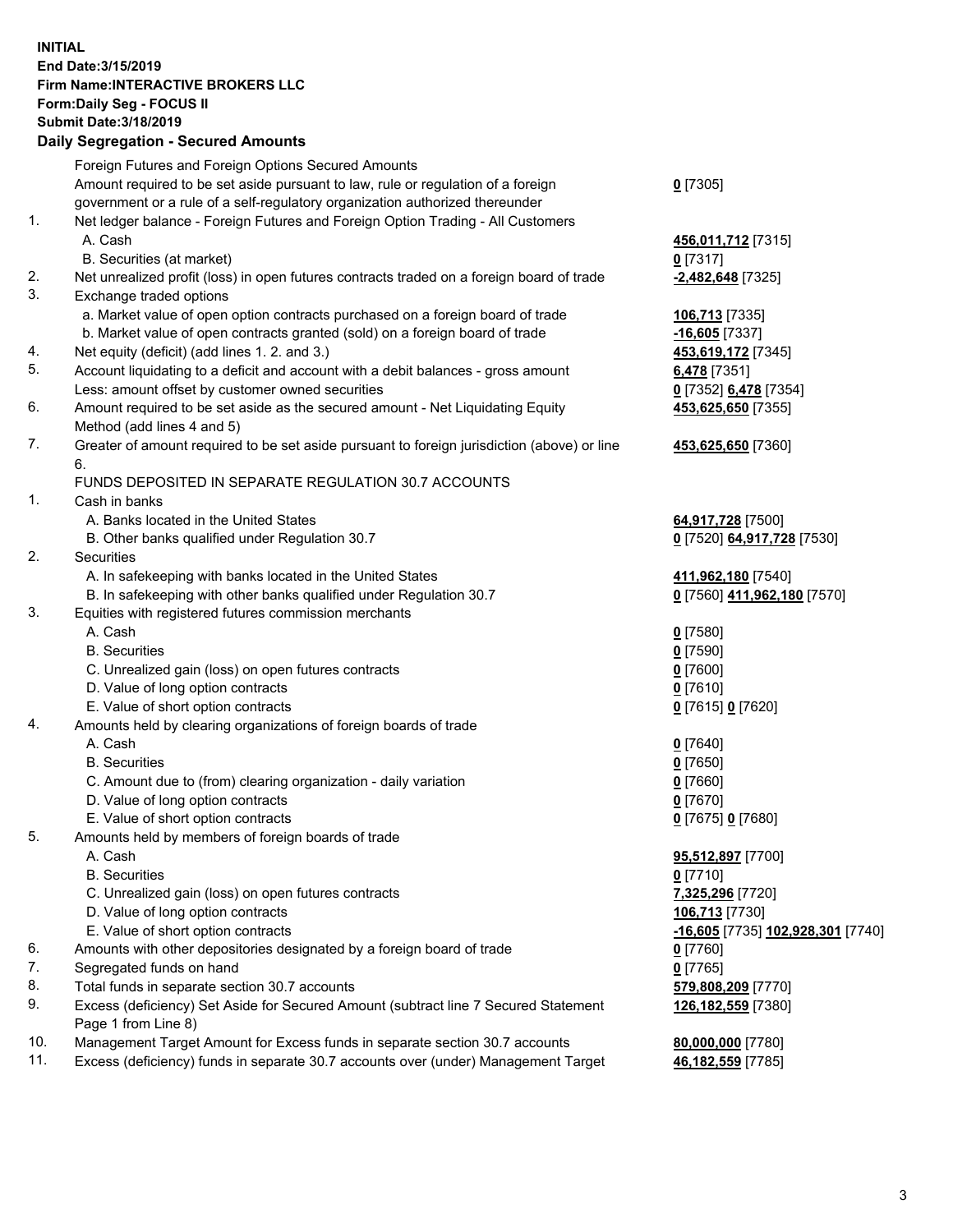**INITIAL End Date:3/15/2019 Firm Name:INTERACTIVE BROKERS LLC Form:Daily Seg - FOCUS II Submit Date:3/18/2019 Daily Segregation - Segregation Statement** SEGREGATION REQUIREMENTS(Section 4d(2) of the CEAct) 1. Net ledger balance A. Cash **3,744,021,523** [7010] B. Securities (at market) **0** [7020] 2. Net unrealized profit (loss) in open futures contracts traded on a contract market **8,125,453** [7030] 3. Exchange traded options A. Add market value of open option contracts purchased on a contract market **119,105,480** [7032] B. Deduct market value of open option contracts granted (sold) on a contract market **-160,892,341** [7033] 4. Net equity (deficit) (add lines 1, 2 and 3) **3,710,360,115** [7040] 5. Accounts liquidating to a deficit and accounts with debit balances - gross amount **1,237,617** [7045] Less: amount offset by customer securities **0** [7047] **1,237,617** [7050] 6. Amount required to be segregated (add lines 4 and 5) **3,711,597,732** [7060] FUNDS IN SEGREGATED ACCOUNTS 7. Deposited in segregated funds bank accounts A. Cash **505,178,664** [7070] B. Securities representing investments of customers' funds (at market) **2,208,730,275** [7080] C. Securities held for particular customers or option customers in lieu of cash (at market) **0** [7090] 8. Margins on deposit with derivatives clearing organizations of contract markets A. Cash **4,634,284** [7100] B. Securities representing investments of customers' funds (at market) **1,251,451,892** [7110] C. Securities held for particular customers or option customers in lieu of cash (at market) **0** [7120] 9. Net settlement from (to) derivatives clearing organizations of contract markets **-4,135,664** [7130] 10. Exchange traded options A. Value of open long option contracts **120,050,915** [7132] B. Value of open short option contracts **-161,859,256** [7133] 11. Net equities with other FCMs A. Net liquidating equity **0** [7140] B. Securities representing investments of customers' funds (at market) **0** [7160] C. Securities held for particular customers or option customers in lieu of cash (at market) **0** [7170] 12. Segregated funds on hand **0** [7150] 13. Total amount in segregation (add lines 7 through 12) **3,924,051,110** [7180] 14. Excess (deficiency) funds in segregation (subtract line 6 from line 13) **212,453,378** [7190] 15. Management Target Amount for Excess funds in segregation **155,000,000** [7194] **57,453,378** [7198]

16. Excess (deficiency) funds in segregation over (under) Management Target Amount Excess